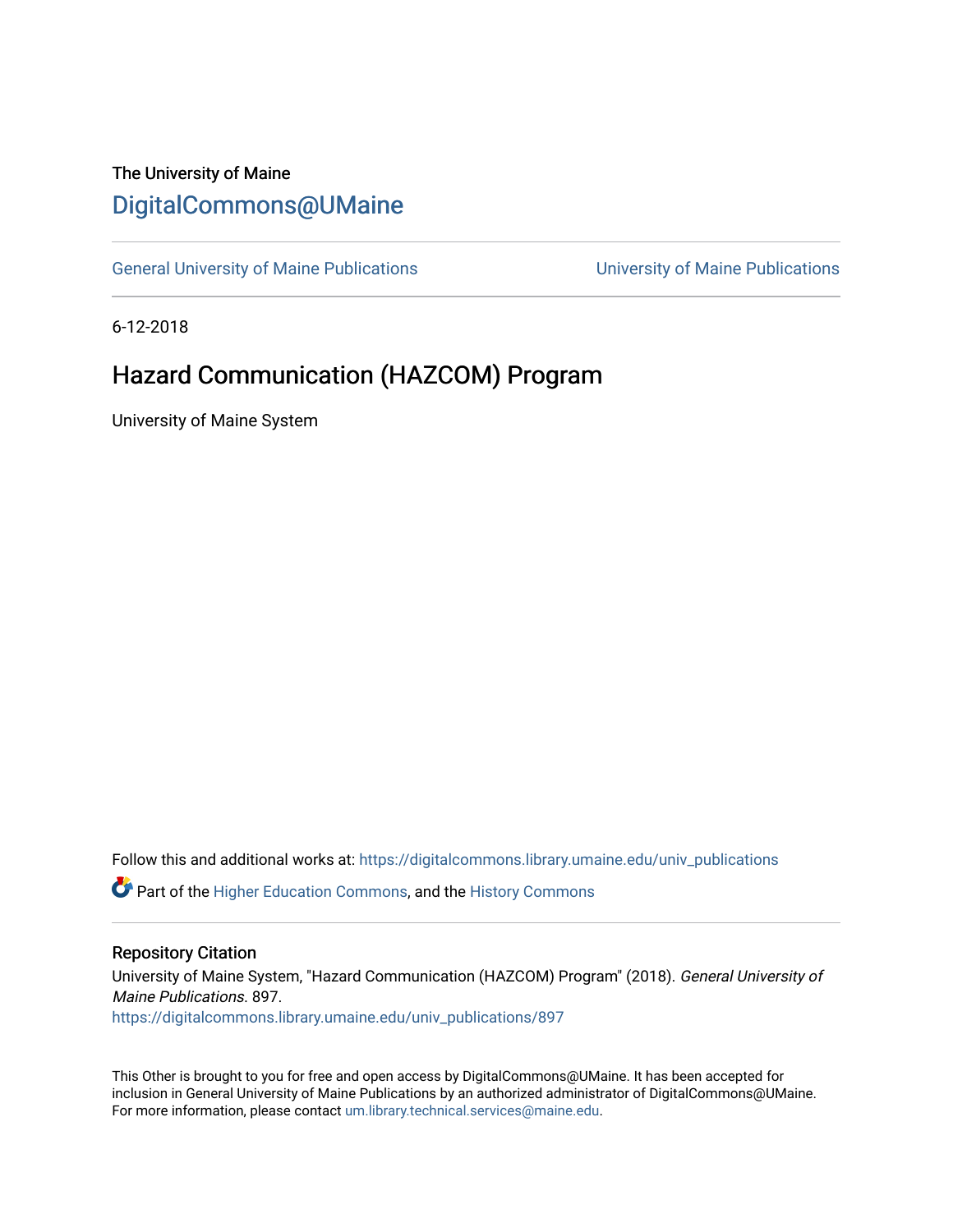# Hazard Communication Program

### <span id="page-1-0"></span>Program Requirements

This program establishes the minimum requirements that University of Maine System (UMS) employees must follow in order to adhere to Occupational Safety and Health Administration's (OSHA) Hazard Communication Standard [\(29 CFR 1910.1200\).](https://www.osha.gov/pls/oshaweb/owadisp.show_document?p_table=standards&p_id=10099) Campuses and departments may implement their own Hazard Communication Program only if their program is equal to, or exceeds the minimum requirements set forth by this program.

### <span id="page-1-1"></span>Purpose and Scope

University of Maine System's Hazard Communication Program is prepared to comply with the OSHA, Hazard Communication Standard [\(29 CFR 1910.1200\).](https://www.osha.gov/pls/oshaweb/owadisp.show_document?p_table=standards&p_id=10099) This program establishes that all university employees have the right-to-know information about the properties and potential physical health hazards of chemicals that they may be exposed to in the course of their employment.

Workers engaged in laboratory use of hazardous chemicals on a laboratory scale are not covered under this program and should refer to the Chemical Hygiene Plan Guidance document.

### TABLE OF CONTENTS

| <b>Title</b> | Page |
|--------------|------|
|              |      |
|              |      |
| 1.           |      |
| 2.           |      |
| 2.1.         |      |
| 2.2.         |      |
| 2.3.         |      |
| 2.4.         |      |
| 2.5.         |      |
| 2.6.         |      |
| 3.           |      |
| 3.1.         |      |
| 3.2.         |      |
| 3.3.         |      |
| 3.4.         |      |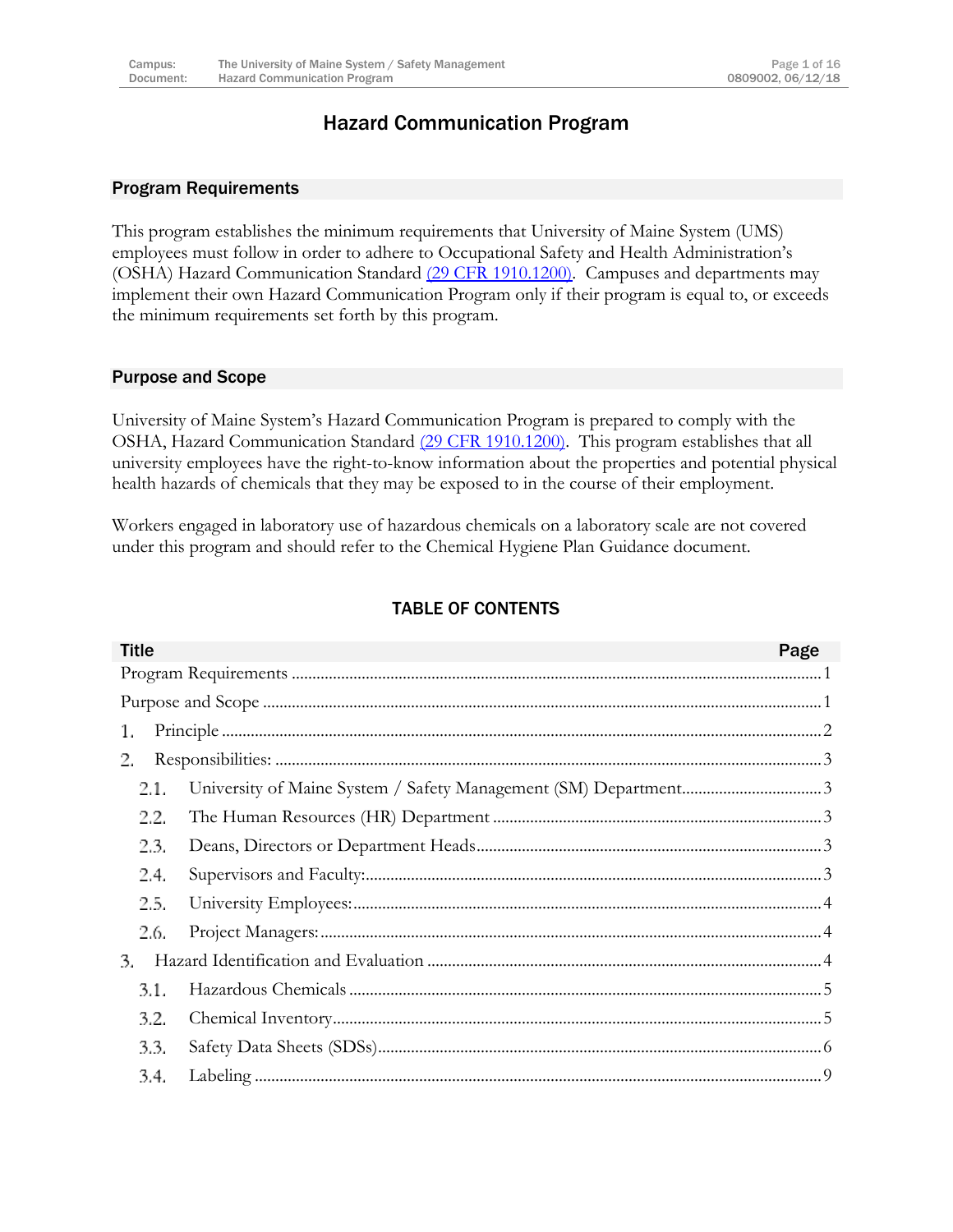### <span id="page-2-0"></span> $\mathbf{1}$ Principle

The principle behind Hazard Communication (HAZCOM) is that all employees have the *right to know* the hazards of the chemicals they use or that are present in their work area. Complying with the requirement of Hazard Communication and ensuring employees are informed about the hazards of the chemicals involves three basic steps:

- Identifying, inventorying, and labeling all hazardous chemicals used;
- Obtaining and providing access to Safety Data Sheets (SDS); and,
- Training employees about the hazards of the chemicals they use or are exposed to.

The Hazard Communication standard applies to all hazardous materials *except* the following:

- Wood or wood products, including lumber which will not be processed, where the chemical manufacturer or importer can establish that the only hazard they pose to employees is the potential for flammability or combustibility (wood or wood products which have been treated with a hazardous chemical covered by this standard, and wood which may be subsequently sawed or cut, generating dust, are not exempted);
- Articles, as defined in the standard (e.g., manufactured items; hazardous substances used in the articles are not excluded); For example, a pesticide spraying container would be excluded but the pesticide used in the sprayer would require hazard communication.
- Food, alcoholic beverages, cosmetics and prescription or over-the-counter drugs intended for *personal* consumption by university personnel;
- Consumer products where the university or department can show that it is used in the workplace in the same concentration and manner as intended for use by consumers and the use results in a duration and frequency of exposure which is not greater than the range of exposures that could reasonably be experienced by consumers when used for the intended purpose.
- Ionizing and Non-ionizing radiation, Biological hazards and Hazardous waste (which are each addressed under other policies and regulations;
- Hazardous Waste. All persons handling hazardous wastes must be trained to ensure that wastes are properly managed. The disposal of hazardous chemicals which are unwanted, expired or otherwise unneeded may also be regulated as a hazardous waste. All hazardous chemicals must be evaluated before disposal to prevent the inadvertent release of hazardous waste to the environment; and,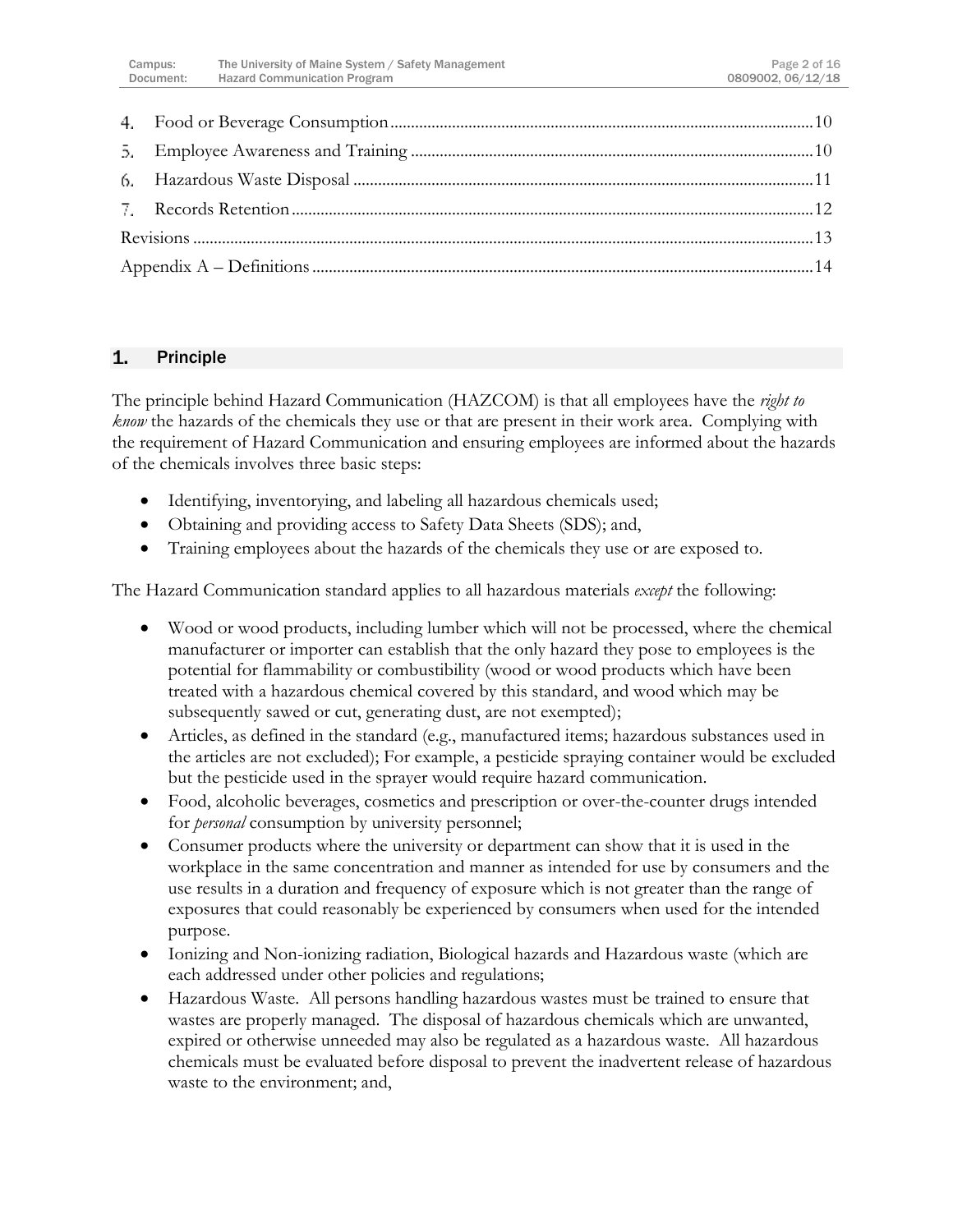Hazardous Chemicals used in small quantities (commonly referred to as "laboratory scale") in a laboratory by a technically qualified individual in accordance with the laboratory Hygiene Plan. (Regulations for the laboratory use of hazardous chemicals are found at 29 CFR 1910.1450, and are described in the Chemical Hygiene Program Procedure). This program allows an alternate approach for laboratory settings. Laboratory users of chemicals should refer to the Chemical Hygiene Plan Guidance.

#### <span id="page-3-0"></span> $\mathbf{2}$ Responsibilities:

The following departments and personnel shall be responsible for implementing this program and its policies.

#### <span id="page-3-1"></span>**University of Maine System / Safety Management (SM) Department** 2.1.

The Safety Management (SM) Department shall act as the "program administrator" and shall be responsible for the following elements of the program:

- develop and maintain the written Hazard Communication (HAZCOM)Program;
- periodically review and update the program;
- periodically review and assess the implementation and management of the written program;
- provide guidance and technical assistance to departments regarding the program;
- provide results of hazard analyses and monitoring reports upon request to affected employees;

# <span id="page-3-2"></span>**The Human Resources (HR) Department**

The Human Resources (HR) Department shall assist and coordinate the following:

- assist SM in the coordination and administration of personnel that fall within the confines of the Hazard Communication Program;
- analyze job descriptions relevant to identify potential hazardous chemical exposure;
- coordinate and schedule hazardous chemical exposure examinations of personnel covered by the HAZCOM plan;
- manage and/or maintain medical exposure records;
- submit statistics of testing, date and results to SM upon request;
- provide medical surveillance/exposure monitoring records to employees upon request; and,
- provide affected personnel with follow-up medical examinations in accordance with the requirements of this program.

# <span id="page-3-3"></span>**Deans, Directors or Department Heads**

Deans, Directors and Department Heads are responsible for Hazard Communication (HAZCOM) Program compliance within their departments.

<span id="page-3-4"></span>Supervisors and Faculty:2.4.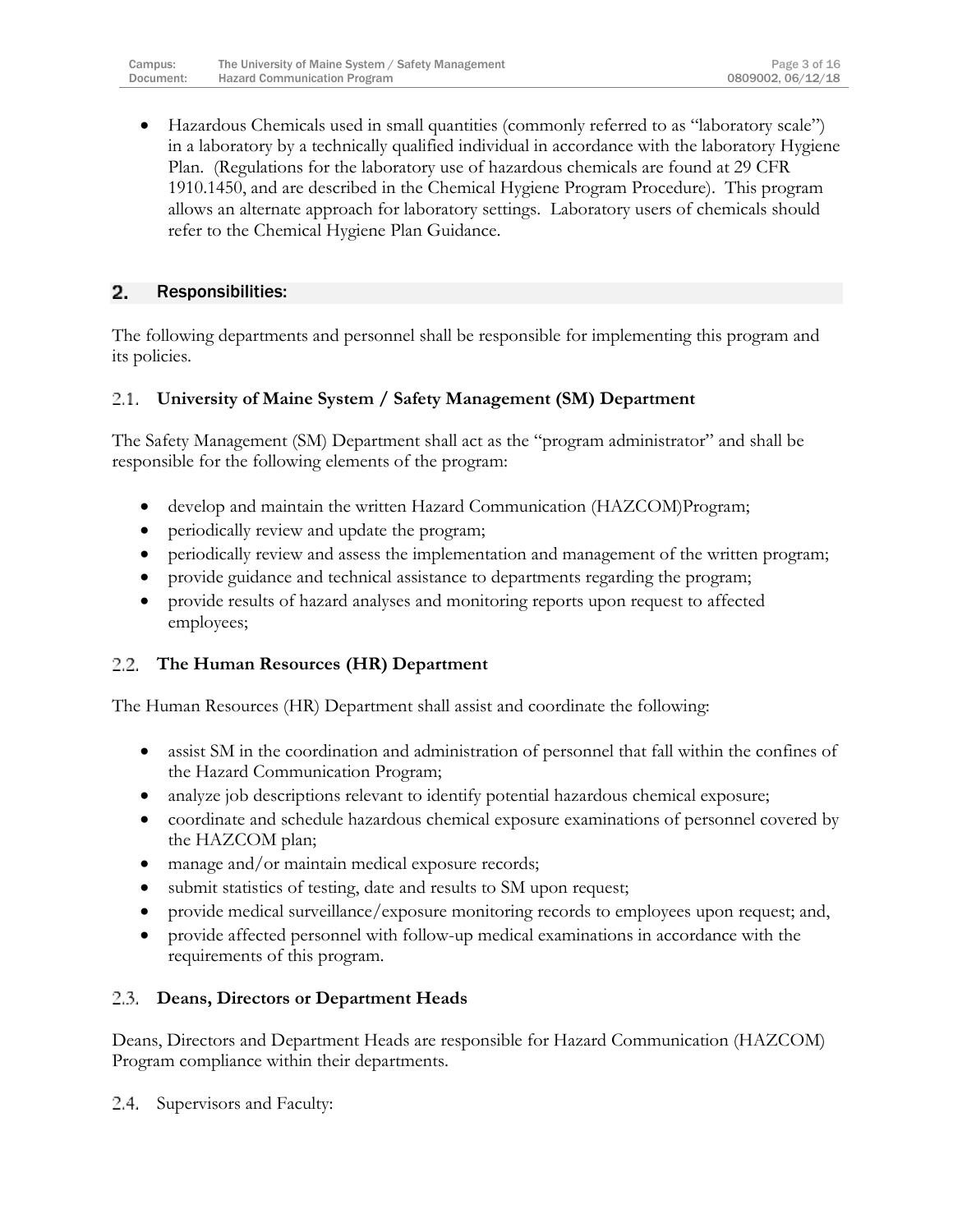Supervisors of any specific work area are responsible for keeping track of hazardous chemicals by maintaining a current inventory, maintain access to Safety Data Sheet (SDS) files, assess the potential hazard(s) posed to their workers, ensure hazardous chemicals are labeled, and to train the workers about these hazards.

Manufacturers, importers, and distributors are responsible for the assessment of the hazards of the chemicals that they produce, import, or distribute and to make this information available via the SDS.

#### <span id="page-4-0"></span> $2.5.$ **University Employees:**

- become familiar with the requirements of the Hazard Communication (HAZCOM) Program prior to performing activities covered by the program;
- abide by the requirements established by the program and apply safety and health precautions specified by the university;
- report any problem observed which could compromise health and safety to their immediate supervisor;
- utilize proper personal protective equipment (PPE);
- attend annual basic safety training, departmental training and area-specific training as required

# <span id="page-4-1"></span>**Project Managers:**

- Prior to the start of any work inside or within 50 feet of any door or window of any building, obtain from any contractor copies or access to SDSs for any hazardous materials to be used on the project where university personnel may be exposed. This includes nearby building occupants and trades personnel who may be providing project support. This information must be shared with any potentially exposed university employee.
- Any contractor that may be exposed to hazardous chemicals produced, used, or stored by the University should receive copies of or access to SDSs

#### <span id="page-4-2"></span>3. Hazard Identification and Evaluation

The Hazard Communication Program requirements are applicable to chemicals and materials used if they present a physical or health hazard. Chemicals used in must be evaluated to determine whether they represent a physical or health hazard.

A chemical with a physical hazard means that it is a combustible liquid, a compressed gas, explosive, flammable, an organic peroxide, an oxidizer, pyrophoric, unstable (reactive), water reactive or other physical hazards.

A chemical with a health hazard means a chemical in which statistically significant evidence indicates acute or chronic health effects may occur in exposed employees. Examples include: carcinogens, toxic or highly toxic agents, reproductive toxins, irritants, corrosives, sensitizers, hepatotoxins, nephrotoxins, neurotoxins, and agents which damage the lungs, skin, eyes, or mucous membranes.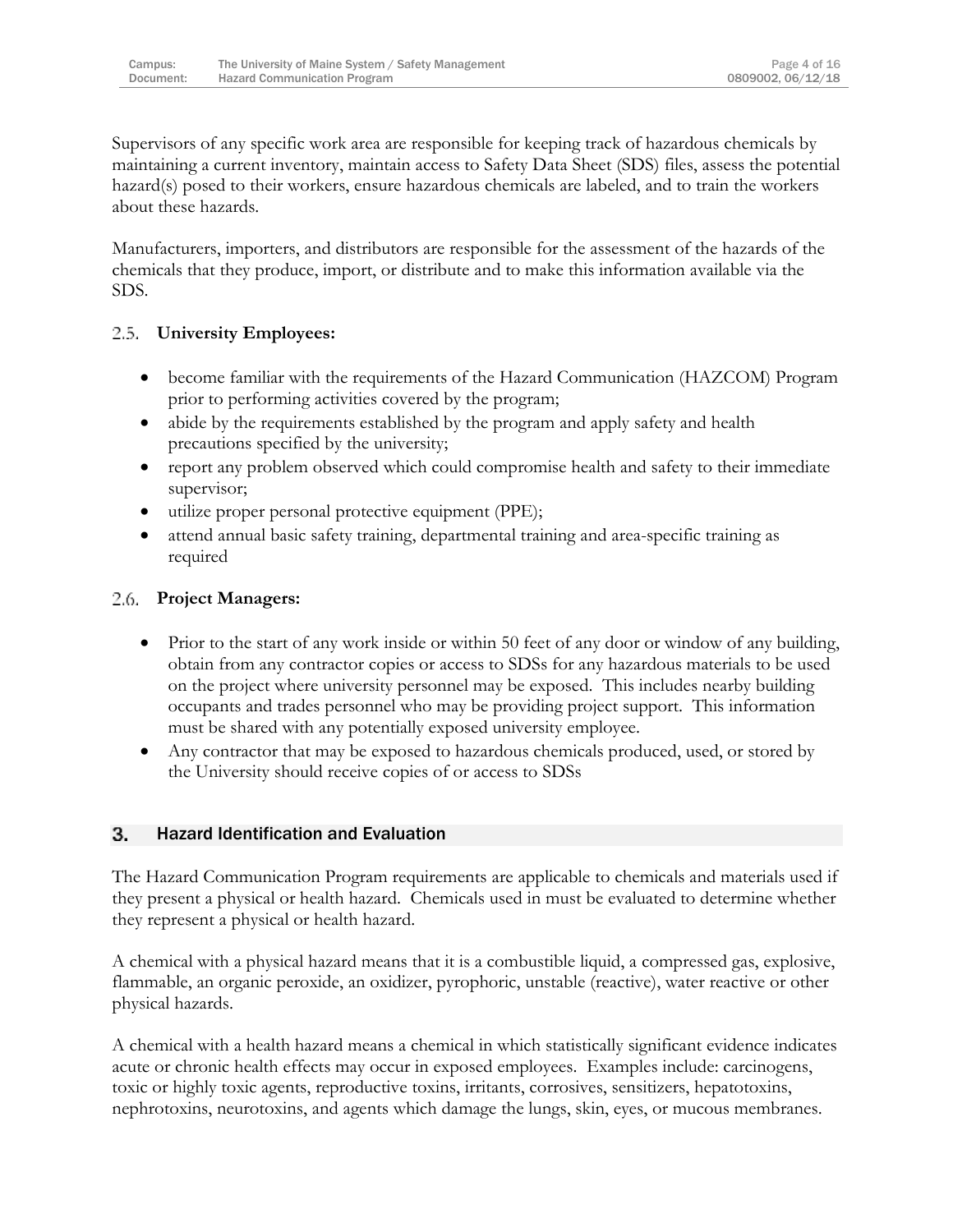The hazards of all chemicals and materials must be evaluated. The manufacturer issued Safety Data Sheet (SDS), is the proper document to consult when evaluating a chemical's properties at the campus. Additionally, the SM Department is available to help with your questions regarding the hazards of chemicals.

# <span id="page-5-0"></span>**Hazardous Chemicals**

The OSHA HAZCOM standard and the university requires that a list of hazardous chemicals in the workplace be maintained as part of this program. The list serves as an inventory of everything for which an SDS must be maintained. Initially, it serves as an indication of the scope of the program required in each particular department.

All hazardous chemicals with a National Fire Protection Agency (NFPA) of 2 or higher for health, flammability or reactivity, fall within the scope of this HAZCOM program. These chemicals shall be maintained in accordance with 29 CFR 1910.1200 and applicable Federal, State and Local regulations.

There may be chemicals used on the university campus for which SDSs are not readily available. For assistance in these instances, refer to the SDS Guidance document or contact the SM Department. If questions are presented regarding NFPA regulations, please refer to the Chemical Safety Policy or contact the SM Department.

#### <span id="page-5-1"></span>3.2. **Chemical Inventory**

Complete, accurate, and up-to-date chemical inventories are essential to identify and track the use of chemicals in a workplace. Each department is require to establish a procedure or process for ensuring that new chemicals are promptly and accurately added to the workplace chemical inventory.

### 3.2.1. The Annual Inventory of Hazardous Chemicals

An annual inventory of chemicals on-hand must be performed by each department that uses hazardous chemicals. In addition, departments must maintain an up-to-date listing of chemicals onhand and ensure that the inventory is readily available and accessible for all employees working around hazardous chemicals.

The Emergency Planning and Right-To-Know-Act of 1986 (Title III of the Super Fund Reauthorization Act) requires facilities that make, store or use certain chemicals to file reports with the state commission and local committees, if hazardous chemicals are present in regulated quantities. This chemical inventory is required to be reported annually to specific local, state and federal agencies.

The work area supervisor's responsibility is to complete the annual chemical inventory. Below is the procedure to follow for completing the annual chemical inventories:

 the chemical inventory is initiated by the Safety Management Department each year. SM provides a comprehensive checklist and information packet to each department and serves as an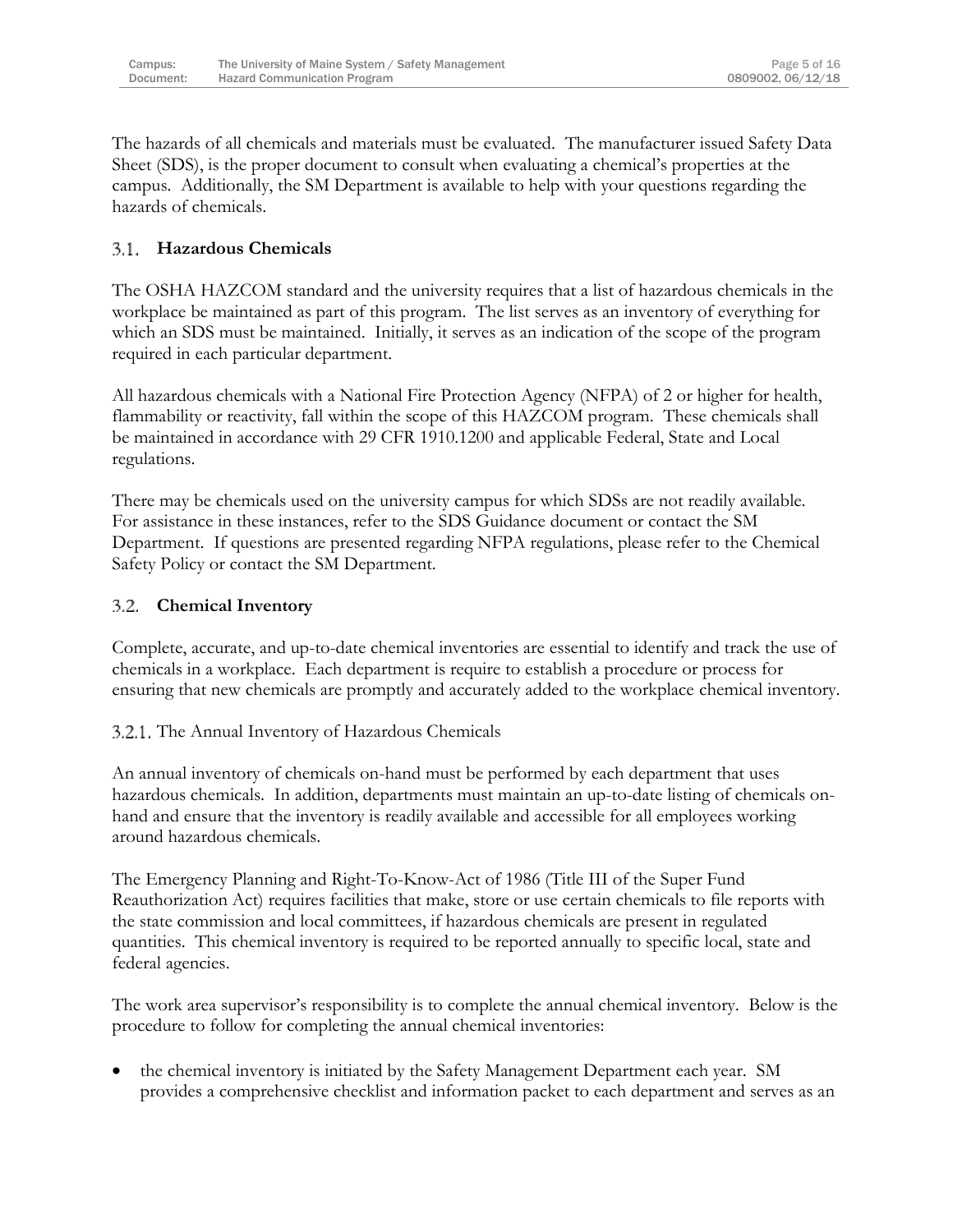information resource to all departments and remote sites where hazardous materials are used. SM will provide each department area with the proper forms, chemical lists and necessary instructions to complete the annual chemical inventory, provide assistance in proper completion of the annual inventory forms, tabulate and compile the data received and submit annual summary reports to appropriate local, state and federal authorities and agencies.

 all workspaces and storage areas containing hazardous chemicals throughout the University System must submit an annual chemical inventory to SM, for the previous calendar year.

### 3.2.2. The Current Inventory

A properly maintained and current inventory of all products on hand is important to ensure that all hazardous materials and chemicals are properly managed. As chemicals arrive in the work place, an SDS must be added to the inventory and the SDS filed. When chemicals are removed and no longer used, they can be removed from the current inventory. This type of ongoing list can be used as an index to the SDSs.

#### <span id="page-6-0"></span> $3.3.$ **Safety Data Sheets (SDSs**)

Safety Data Sheets (SDSs) are the most convenient and widely accepted method for communicating the hazards of a chemical to an employee. SDSs are a printed description of the chemical's properties and are produced by the manufacturer of the chemical. These documents provide the supervisor and employees with the necessary information to use chemicals safely and how to deal with chemical spills and releases.

Each worksite supervisor must maintain a file of SDSs for chemicals used within their area. Also, a supervisor must ensure that the file is accessible to all employees at that worksite during their work hours. Supervisors of personnel involved in field work or at worksites away from the University campus must ensure that SDSs are readily available to employees.

- For products currently in use, SDSs must be obtained immediately.
- For new products SDSs must be obtained, and appropriate training provided prior to the use of the product by any employee, and it is the supervisor's responsibility to ensure this training is conducted.

Establishing procedures for acquiring the SDS is essential as well as training the employee(s) in the hazards of a new product prior to its use. Each department must have procedures in place to control the selection and purchase of materials, and the acquisition and distribution of the SDSs *prior*  to employee usage of the product.

The following describes the required information on an SDS. Upon completion of Hazard Communication, all employees must be able to read and understand an SDS.

- Section 1 Material and Company Information
	- Chemical name: usually the IUPAC name or CAS number is given. Other common names and trade names may also be given.
	- CAS registry number Date prepared.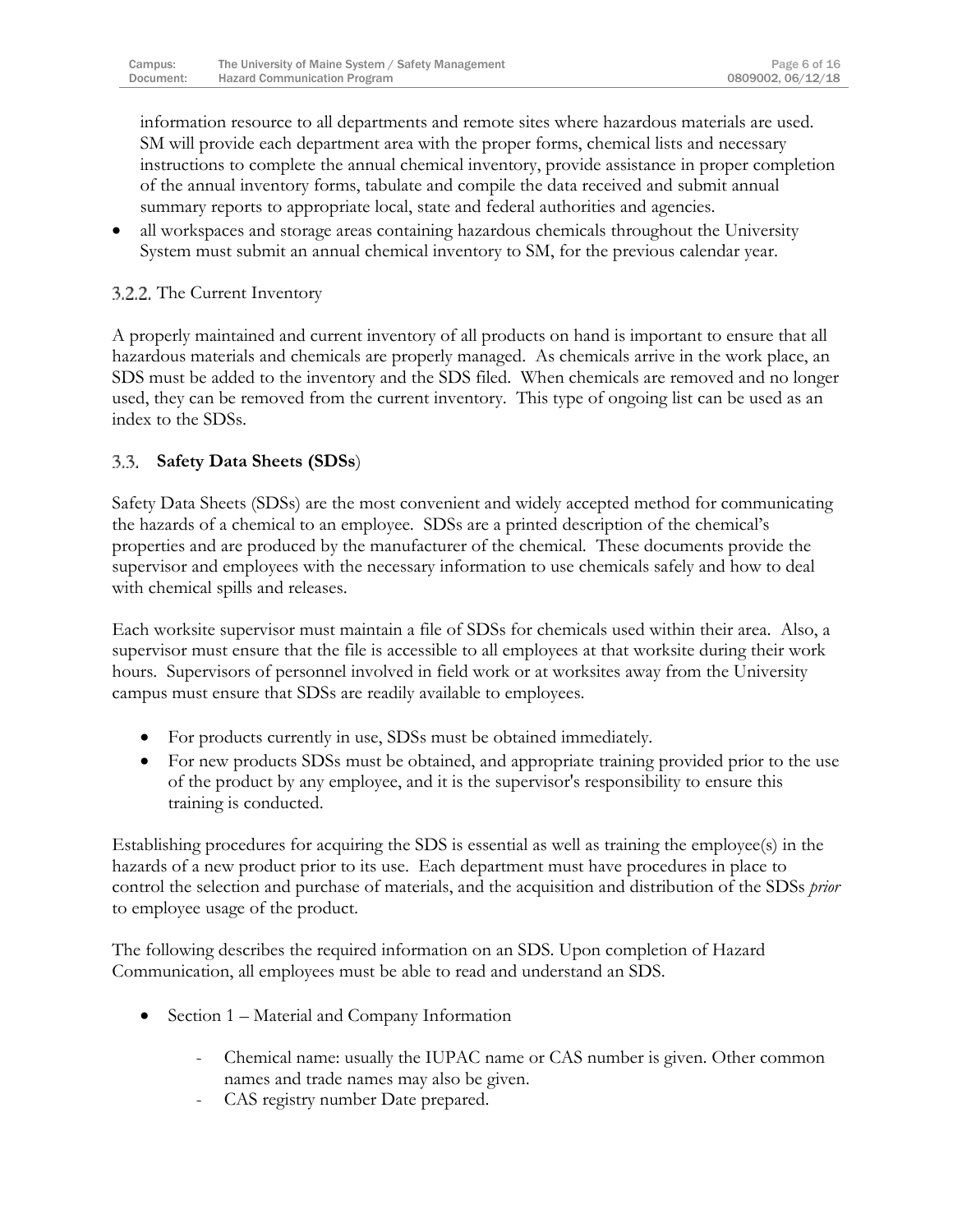- Section 2 Hazards Identification
	- Health effects: lists target organs or systems adversely affected by overexposure.
	- Carcinogenicity of the chemical and test results/finding.
	- Acute and chronic effects.
- Section 3 –Composition and Information on Ingredients
	- Composition of mixtures: includes all hazardous materials over 1% and all carcinogenic materials over 0.1
	- OSHA PEL: either a time weighted average (TWA) limit for an 8-hour day or a maximum concentration exposure limit for items on the OSHA list in parts per million (ppm) or micrograms per meter cubed (mg/m3).
	- Date prepared: OSHA requires the date that the SDS information was prepared or date of latest update.
- Section 4 First Aid Measures
	- Treatment of exposure inhalation, ingestion, injection, eye contact and skin contact.
- Section 5 Fire Fighting Measures
	- Fire and explosion data usually includes:
		- flash point information temperature at which the chemical vapor can be ignited
		- auto ignition temperature temperature at which chemical ignites spontaneously in air
		- flammability limits concentrations in air above and below which it cannot burn
		- recommended extinguishing material
		- unusual fire and explosion hazards
	- Provides basic instructions for addressing fire situations
	- May include NFPA diamond markings
- Section 6 Accidental Release Measures
	- Procedures for cleaning up small and large spills
	- Cites specific regulations surrounding chemical spills
- Section 7 Handling and Storage
	- Provides information regarding safe storage of materials and chemicals
	- Provides information regarding safe usage of materials and chemicals
- Section 8 Exposure Controls and Personal Protection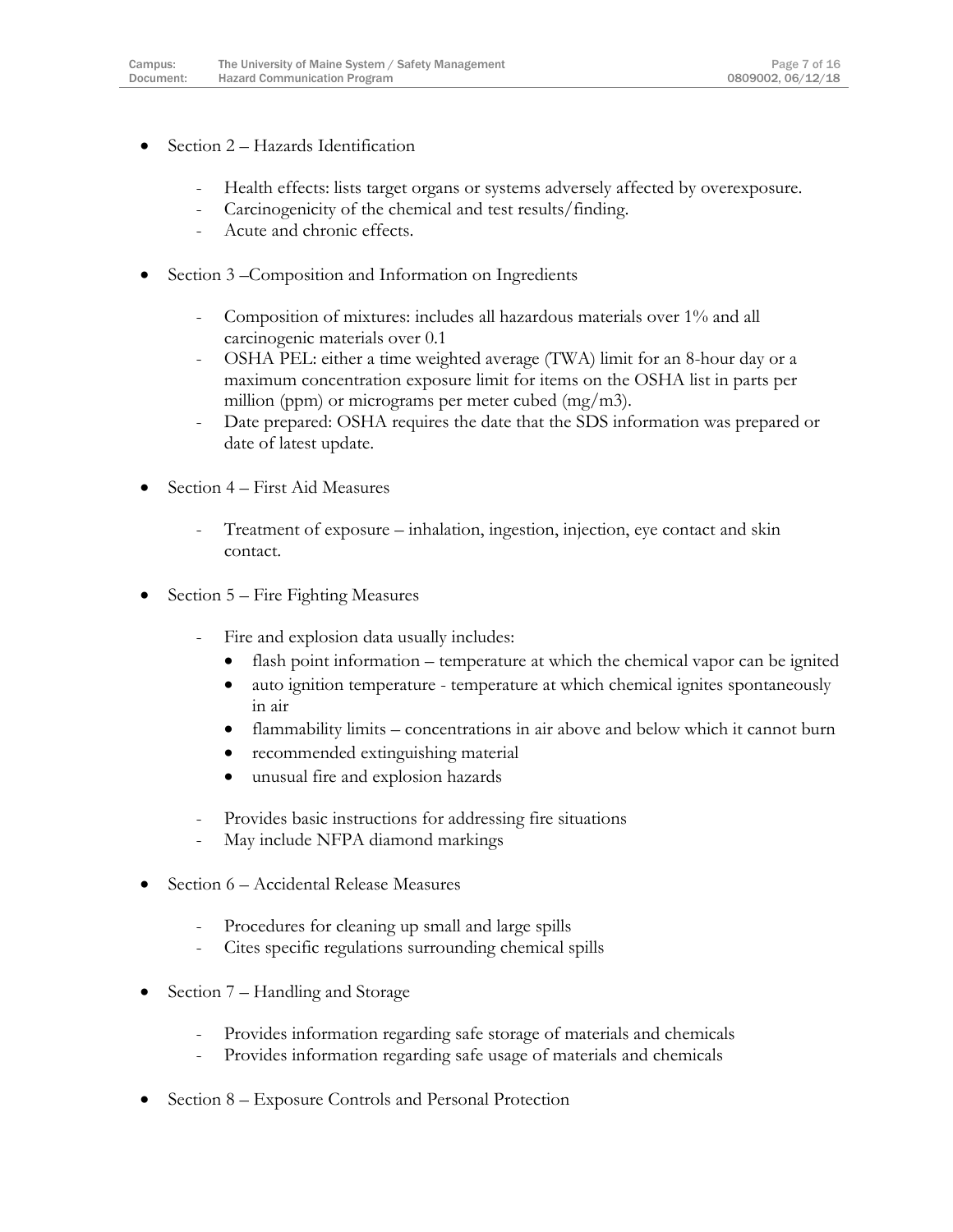- Types of protective equipment including gloves, clothing, eye protection and respiratory protection
- This section will indicate if a hood, glove-box or extra ventilation is needed
- Administrative controls such as pre-placement and periodic medical exams
- Also will indicate type of shower or eyewash facility that should be available
- Section 9 Physical and Chemical Characteristics
	- Usually includes such chemical information as boiling point, melting point, vapor pressure, specific gravity, solubility in water and evaporation rate
	- Physical attributes such as physical state, appearance and odor
- Section 10 Stability and Reactivity
	- Indicates stability of material and what causes instability, incompatibilities and if hazardous decomposition products are possible
	- Also may include conditions to avoid
- Section 11 Toxicological Information (includes one or more of the following):
	- LD50 (lethal dose 50) a lethal single dose (usually administered orally) in mg/kg (milligrams of chemical per kilogram of animal body weight) of a chemical that results in the death of 50% of a test animal population
	- LC50 (lethal concentration 50) a concentration dose expressed in ppm for gases or micrograms of material per liter of air for dusts or mists that result in the death of 50% of a test animal exposure administered in a single does
- Section 12 Ecological Information
	- May be used to provide information on the effects that the material may have on plants and animals
	- Provides information regarding the environmental fate of the material
- Section 13 Disposal Considerations
	- Lists appropriate waste disposal methods
- Section 14 Transport Information
	- Provides basic shipping requirements including the shipping name and the classification, packaging requirements and quantity information
- Section 15 Regulatory Information
	- Cites pertinent EPA and OSHA regulation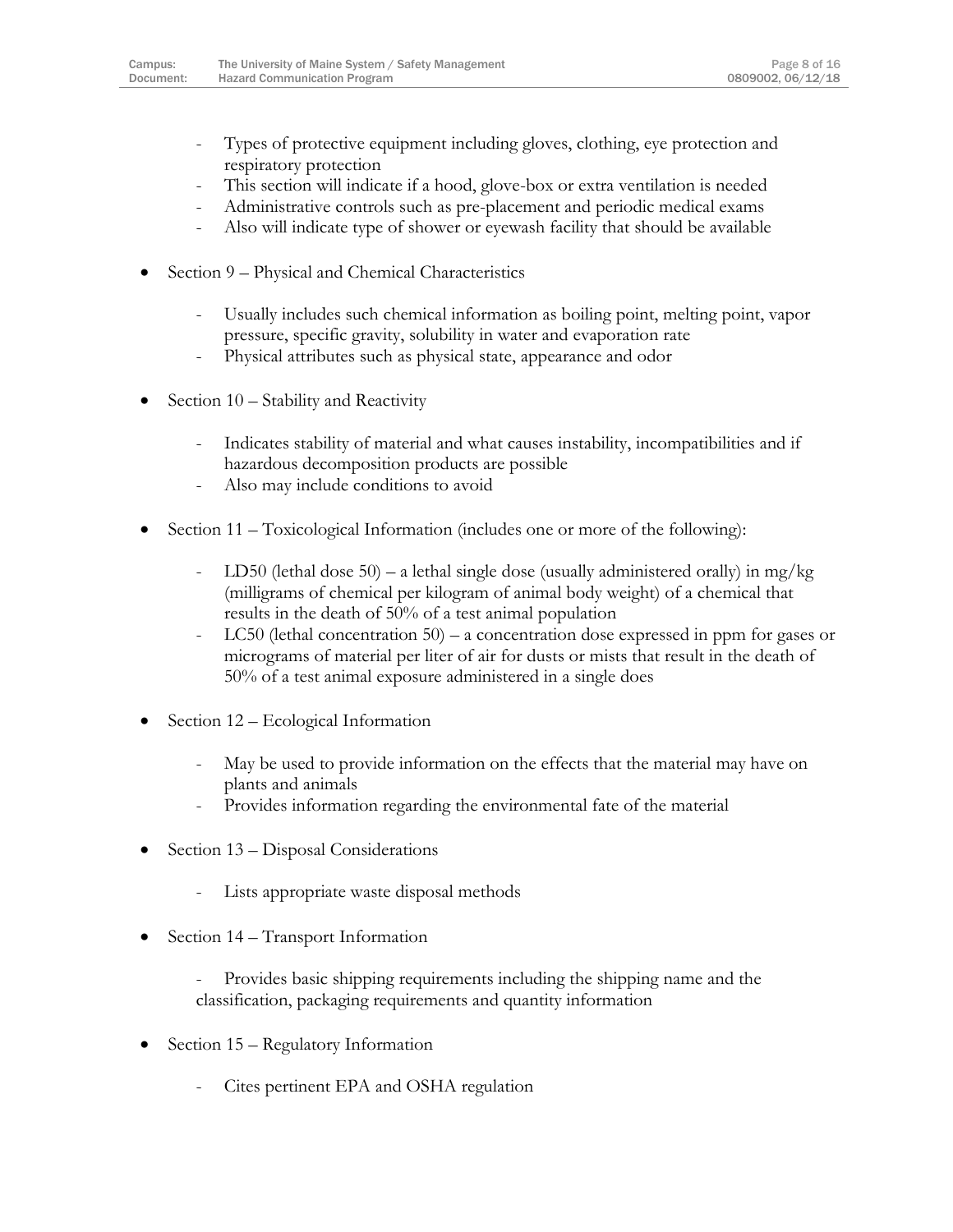- Section 16 Other Information
	- Cites references used for the construction of the document
	- May indicate the author of the document
	- May provide a legal disclaimer

### <span id="page-9-0"></span>**Labeling**

All hazardous chemicals and materials used in the workplace must be labeled properly to the Hazard Communication Standard 2012 requirements, incorporating pictograms, signal word, hazard and precautionary statements, and product identifier. Hazardous chemicals and materials that are shipped in and used in their original container are often labeled by the manufacturer or distributor.

Hazardous materials and chemicals which are placed into secondary containers for distribution and use around the workplace must meet various labeling requirements. Specifically, the label of all of these secondary containers must specify:

- The identity of the product or the ingredients of a mixture that will allow SDSs to be obtained when needed, and,
- Information regarding the hazards of the chemical or material that includes: Health hazard(s); Reactivity hazard; Fire hazard; and, Required Personal Protective Equipment (PPE);
- When the chemical or mixture was added to the container; and
- The name of the person who prepared the secondary container

The Global Harmonization System for Chemical Classification and Labeling (GHS) is the label of choice for all secondary containers. Hazards are classified on a scale of 1 to 4 with 1 being the most severe and 4 being the least (**NOTE: this is the opposite to the HMIS & NFPA hazard scale where 1 is the least severe hazard and 4 the most severe hazard**)

PRODUCT IDENTIFIER **SIGNAL WORD Hazard statement**  $\overline{\mathbf{3}}$ 4 Fill Weight Lot Number Gross Weight Fill Date: Expiration Date: 5 Company Name, Street Address, City, State, Zip, Country, Phone Number, Emergency Phone

Hazardous Materials Information System (HMIS)

and NFPA labels are presented below. In addition to either the HMIS or the NFPA label, additional information should be provided (e.g. extra label, tape) to ensure that all the required information listed above is provided.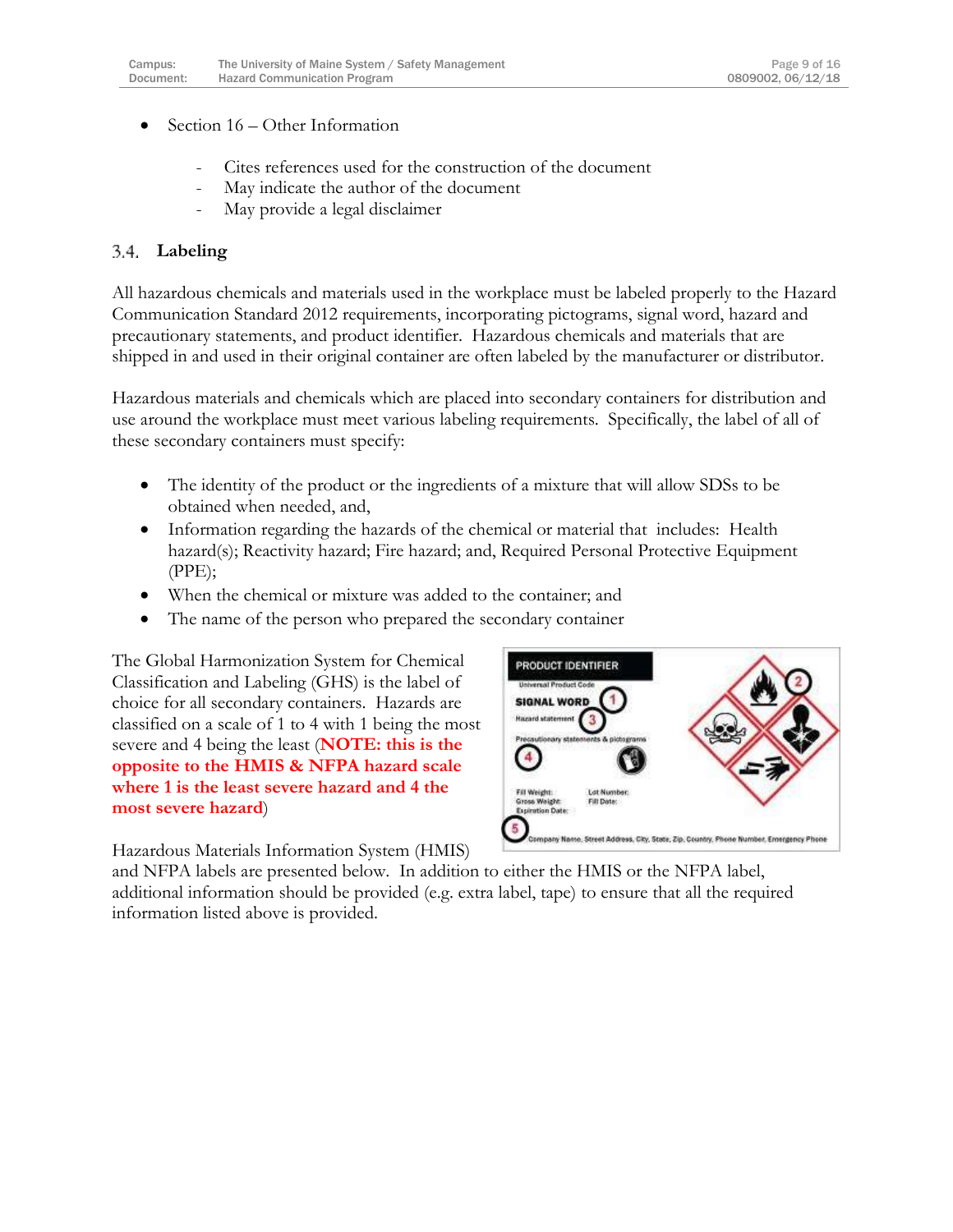

#### <span id="page-10-0"></span>4. Food or Beverage Consumption

Hazardous chemicals shall be separated from eating and drinking areas, in order to prevent possible ingestion of chemicals. No employee, student or visitor shall be allowed to consume or store food or beverages in any area exposed to hazardous chemicals. Additionally, no food or beverage for consumption will be stored in a refrigerator or freezer where chemicals, biohazards, radioactive or other hazardous processes are stored. Food or beverages must not be placed in a microwave oven or other heating device that is used to conduct hazardous or non-food related processes. Supervisors are responsible for identifying and labeling areas exposed to chemicals with "NO EATING OR DRINKING PERMITTED IN THIS AREA" signs.

 Refrigerators, freezers and microwaves used for the storage or processing of hazardous, toxic, biohazard, radioactive products, or other non-food related use shall be labeled with wording that positively identifies that the equipment's use is restricted. Food containers, especially reused containers, are not appropriate for the storage of hazardous materials or chemicals.

#### <span id="page-10-1"></span>5. Employee Awareness and Training

Each work area trains their employees on the specific hazardous materials or chemicals in their departmental work area. General training is available online that may be used as an annual refresher, provided specific training is current for all local hazardous materials and chemicals used, stored, or produced. The training requirements for the Hazard Communication Program include the following:

- At the time of initial assignment or when new tasks are assigned for which training has not been received; or
- When a new hazardous chemical is introduced into the workplace.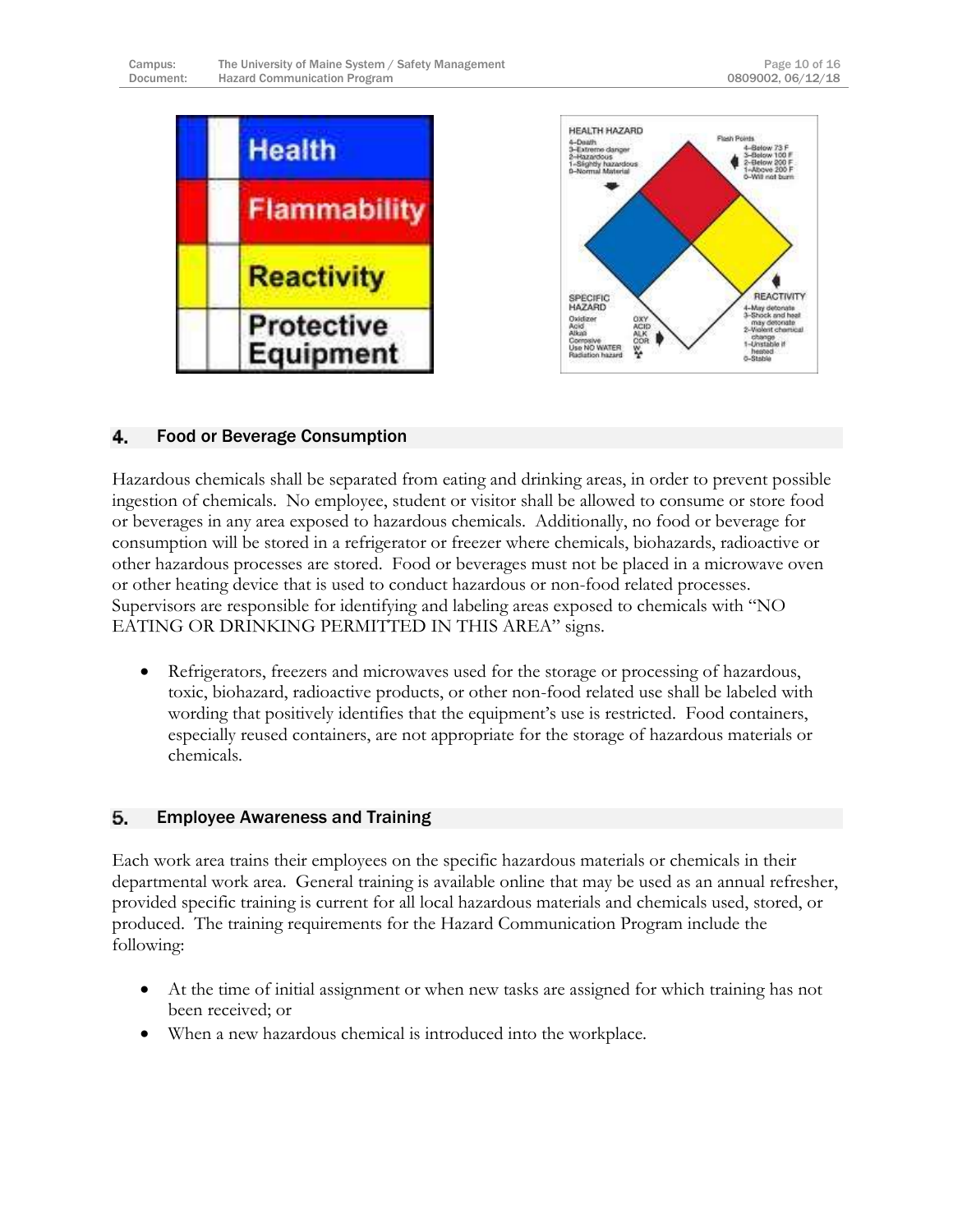| Campus:   | The University of Maine System / Safety Management |
|-----------|----------------------------------------------------|
| Document: | <b>Hazard Communication Program</b>                |

Information and training may be designed to cover categories of hazards (i.e., flammability, toxicity, carcinogenicity) or specific chemicals. Chemical-specific information must always be available through labels and SDS.

**Training Aspects:** The following information and training is expected to include the following.

# **Routine Topics**

- Describe the location and availability of the chemical inventory list, associated SDSs, and the University's Hazard Communication Program document;
- Explain the purpose and contents of SDSs, including detail and guidance on interpreting the hazard information and technical terms included in a typical SDS, and its intended application. In short, an employee must be able to read an SDS and obtain hazard, handling, and exposure control information from an SDS;
- Ensure that an employee can read and understand an SDS;
- Explain the labeling system used by the department and how employees can obtain and use appropriate hazard information;
- Review the methods and observations that can be used to detect the presence of hazardous chemicals, such as monitoring/instrumentation, odor, appearance;
- Assess the hazards of the chemicals or materials used and review that assessment with employees. This review must include describing protective measures for minimizing exposure such as appropriate work practices, personal protective equipment, and emergency procedures;
- Review handling, storage and spill procedures; and,
- Review emergency and first aid procedures.

# **Non Routine Tasks, Spills or releases**

 Tasks may periodically be performed which may potentially expose employees to hazardous chemicals not ordinarily used in their normal work duties. Examples of nonroutine tasks performed by university employees include: repairs, spill cleanup, servicing of equipment, and annual maintenance. Prior to starting work on such projects, affected personnel shall be presented information by their supervisor about hazards to which they may be exposed during the task.

This training must include the same level of detail and information necessary for routinely used hazardous chemicals. The training must emphasize that the potential hazard of working with unfamiliar material can be greater than with those that are handled routinely. Training must be documented with detailed records of training maintained by the department. The training records must be kept for the length of employment.

#### <span id="page-11-0"></span>6. Hazardous Waste Disposal

The disposal of hazardous chemicals or materials that are outdated, expired, or no longer used must be evaluated prior to disposal to determine if it is considered a hazardous waste. Waste is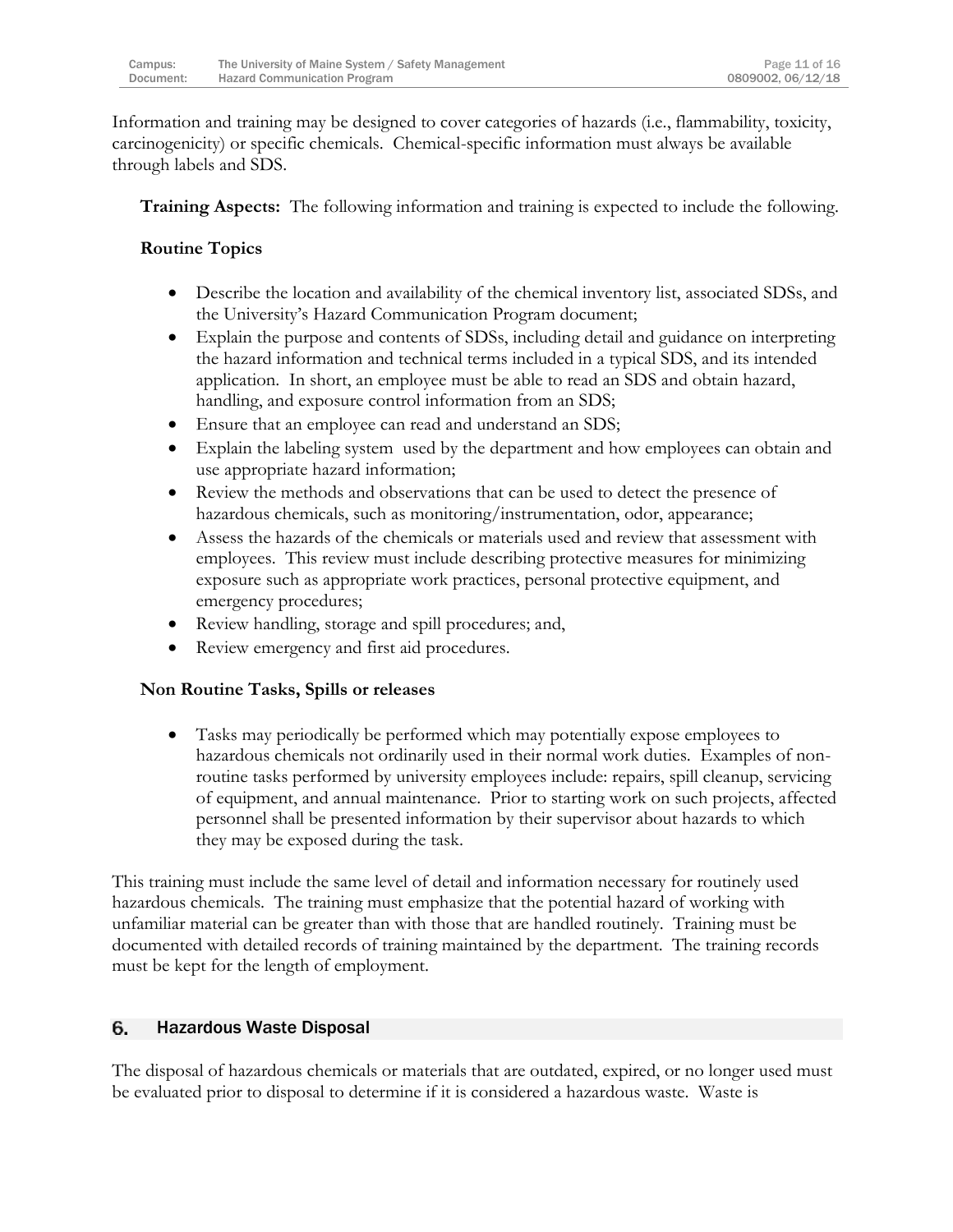considered hazardous if it has properties that make it dangerous or capable of having a harmful effect on human health or the environment. There are four basic properties associated with hazardous waste: Flammable, Corrosive, Reactive, and Toxic. The determination of whether a waste is hazardous or not must be made at the time it's first generated. To be safe, by default you should label your waste as "Hazardous Waste" unless you are sure it isn't. For guidance please contact Safety Management.

#### <span id="page-12-0"></span>7. Records Retention

Employee training records will be retained for the longer of 30 years or employment within the department.

The medical exposure record for each employee must be preserved and maintained for least the duration of the employment plus thirty years.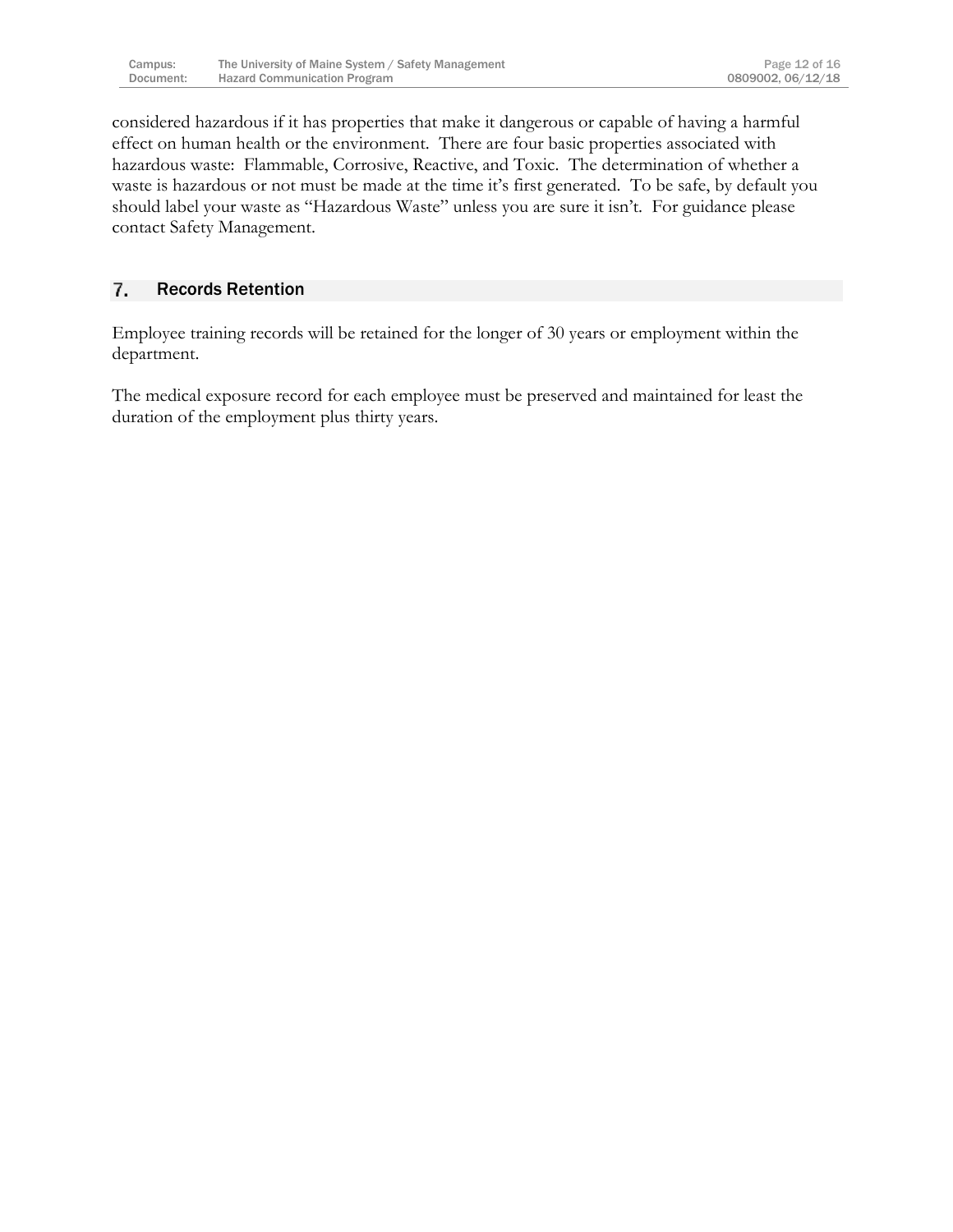### <span id="page-13-0"></span>Revisions

| <b>DATE</b>       | <b>TYPE</b>                                                                                                             | <b>PAGE NUMBERS</b> |
|-------------------|-------------------------------------------------------------------------------------------------------------------------|---------------------|
| September 9, 2008 | Major                                                                                                                   | Throughout document |
| March 11, 2009    | Major                                                                                                                   | Throughout document |
| March 25, 2009    | Major                                                                                                                   | Throughout document |
| June $06, 2013$   | Major                                                                                                                   | Throughout document |
| June 12, 2018     | Department name change from<br>Safety and Environmental<br>Management to Safety Management,<br>changed verbiage to UMS. | Throughout document |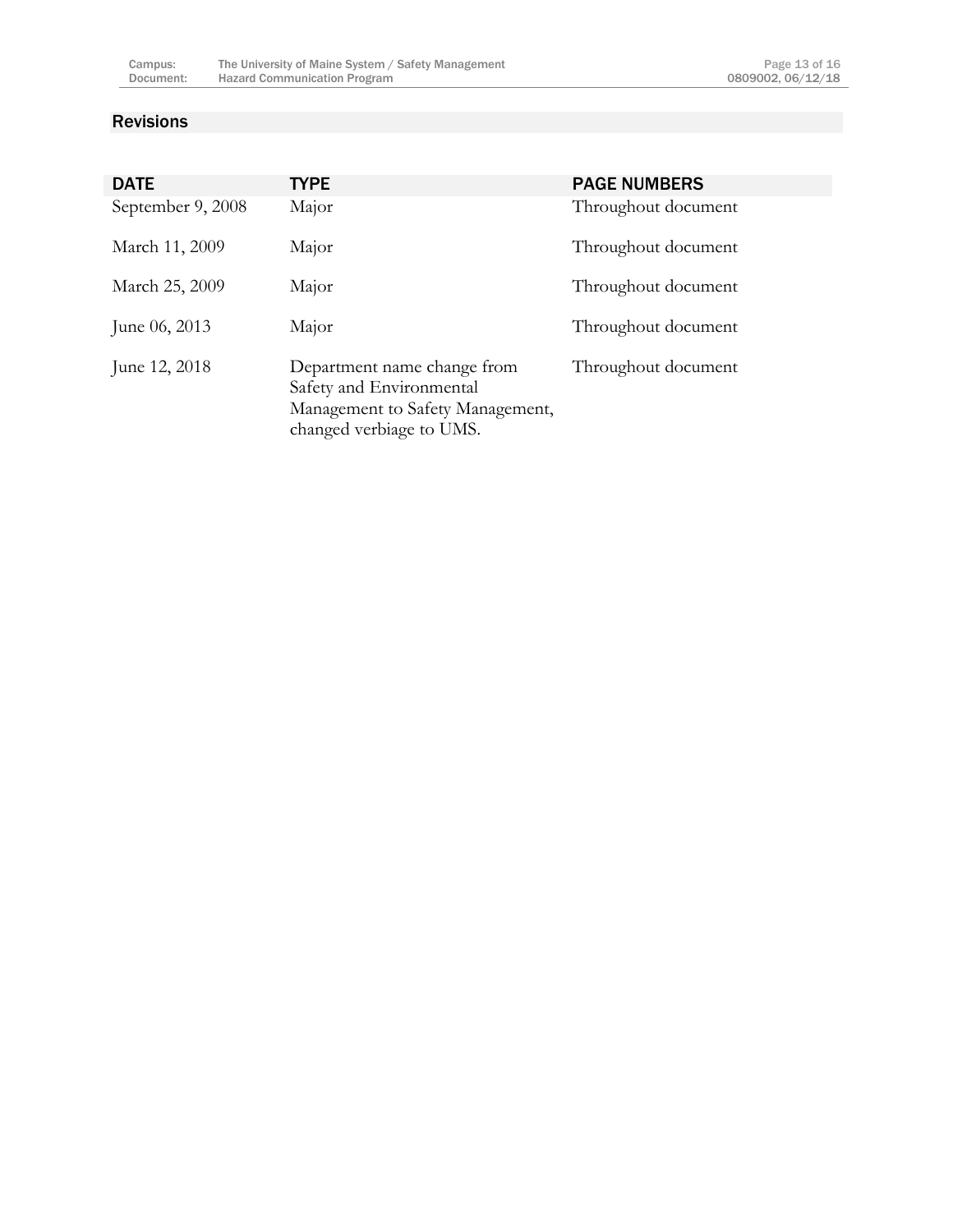# <span id="page-14-0"></span>Appendix A – Definitions

| <b>Absolute Pressure</b>                                 | The total pressure within a vessel, pipe, etc., not offset by external<br>atmospheric pressure.                                                                                                                                                                                                                                                                                                                                                                                                                                                                                                                                                         |
|----------------------------------------------------------|---------------------------------------------------------------------------------------------------------------------------------------------------------------------------------------------------------------------------------------------------------------------------------------------------------------------------------------------------------------------------------------------------------------------------------------------------------------------------------------------------------------------------------------------------------------------------------------------------------------------------------------------------------|
| Carcinogen                                               | Substance or agent capable of causing or producing cancer in<br>mammals.                                                                                                                                                                                                                                                                                                                                                                                                                                                                                                                                                                                |
| <b>CAS</b> or Chemical<br><b>Abstract Service Number</b> | An assigned number used to identify a chemical. CAS stands for<br>Chemical Abstracts Service, an organization that indexes information<br>published in Chemical Abstracts by the American Chemical Society<br>and that provides index guides by which information about particular<br>substances may be located in the abstracts. Sequentially assigned<br>CAS numbers identify specific chemicals, except when followed by<br>an asterisk(*) which signifies a compound (often naturally occurring)<br>of variable composition. The numbers have no chemical significance.<br>The CAS number is a concise, unique means of material<br>identification. |
| Chemical                                                 | Any element, chemical compound or mixture of elements and/or<br>compounds.                                                                                                                                                                                                                                                                                                                                                                                                                                                                                                                                                                              |
| <b>Chemical Hygiene Plan</b>                             | Per 29 CFR 1910.1450, OSHA standard; "Occupational Exposures to<br>Hazardous Chemicals in Laboratories." Effective 5/1/90. A written<br>plan that includes specific work practices, standard operating<br>procedures, equipment, engineering controls, and policies to ensure<br>that employees are protected from hazardous exposure levels to all<br>potentially hazardous chemicals in use in their work areas. The<br>OSHA standard provides for training, employee access to<br>information, medical consultations, examinations, hazard<br>identification procedures, respirator use, and record keeping<br>practices.                            |
| Combustible Liquid                                       | Term used by NFPA and DOT to classify certain liquids that will<br>burn, on the basis of flash points. NFPA and DOT generally define<br>"combustible liquids" as having a flash point of 100F or higher. They<br>do not ignite as easily as flammable liquids; however, they can be<br>ignited under certain conditions, and must be handled with caution.                                                                                                                                                                                                                                                                                              |
| <b>Compressed Gas</b>                                    | *A gas or mixture of gases having, in a container, an absolute<br>pressure exceeding 40 psi at 70'F; (or)<br>*A gas or mixture of gases having, in a container, an absolute<br>pressure exceeding 104 psi at 130'F, regardless of the pressure at<br>$70'$ F; (or)<br>*A liquid having a vapor pressure exceeding 40 psi at 100'F.                                                                                                                                                                                                                                                                                                                      |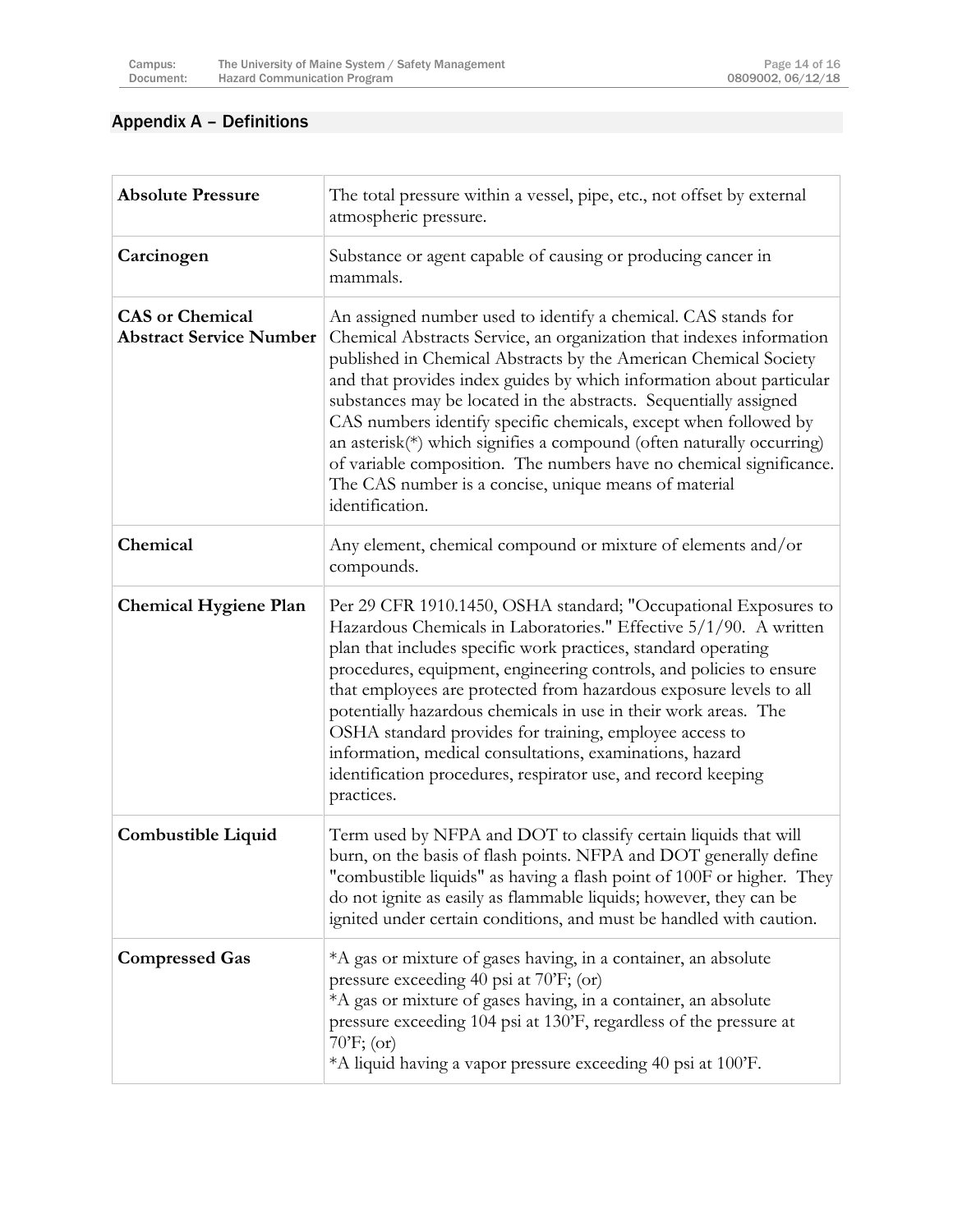| Container                            | Any bag, barrel, bottle, box, can, cylinder, drum, reaction vessel,<br>storage tank, or the like that contains a hazardous chemical. Pipes,<br>piping systems, engines, fuel tanks, or other operating systems in a<br>vehicle are not considered to be containers for the purposes of this<br>program.                                                                                                                                                          |
|--------------------------------------|------------------------------------------------------------------------------------------------------------------------------------------------------------------------------------------------------------------------------------------------------------------------------------------------------------------------------------------------------------------------------------------------------------------------------------------------------------------|
| Flammable                            | Defined by DOT and NFPA as a liquid with a flash point below 100<br>degrees F. Flammable liquids are:<br>Class 1 Liquids and may be subdivided as follows:<br>Class 1A: Flash point below 73 degrees F and boiling<br>point below 100 degrees F.<br>Class 1B: Flash point below 73 degrees F and boiling<br>point at or above 100 degrees F.<br>Class 1C: Flash point at or above 73 degrees F and below<br>100 degrees F.                                       |
| Flash point                          | Temperature at which a liquid will give off enough flammable vapor<br>to ignite. There are several flash point test methods, and flash points<br>may vary for the same material depending on the method used, so the<br>test method is indicated when the flash point is given.                                                                                                                                                                                  |
| <b>Hazardous Chemical</b>            | Any chemical which is classified as a physical hazard or a health<br>hazard, a simple asphyxiant, combustible dust, pyrophoric gas, or<br>hazard not otherwise classified                                                                                                                                                                                                                                                                                        |
| <b>Health Hazard</b><br><b>IUPAC</b> | A chemical which is classified as posing one of the following<br>hazardous effects: acute toxicity (any route of exposure); skin<br>corrosion or irritation; serious eye damage or eye irritation;<br>respiratory or skin sensitization; germ cell mutagenicity;<br>carcinogenicity; reproductive toxicity; specific target organ toxicity<br>(single or repeated exposure); or aspiration hazard.<br>International Union of Pure and Applied Chemistry (http:// |
|                                      | http://www.iupac.org/),                                                                                                                                                                                                                                                                                                                                                                                                                                          |
| Label                                | Appropriate group of written, printed or graphic information<br>elements concerning a hazardous chemical that is affixed to, printed<br>on, or attached to the immediate container of a hazardous chemical,<br>or to the outside packaging. Labels will include the specified<br>pictogram, hazard statement, signal word, and precautionary<br>statement for each hazard class and category.                                                                    |
| <b>Mixture</b>                       | Any combination of two or more chemicals if the combination is not,<br>in whole or in part, the result of a chemical reaction.                                                                                                                                                                                                                                                                                                                                   |
| Oxidizer                             | Substance that yields oxygen readily to stimulate the combustion of<br>organic matter                                                                                                                                                                                                                                                                                                                                                                            |